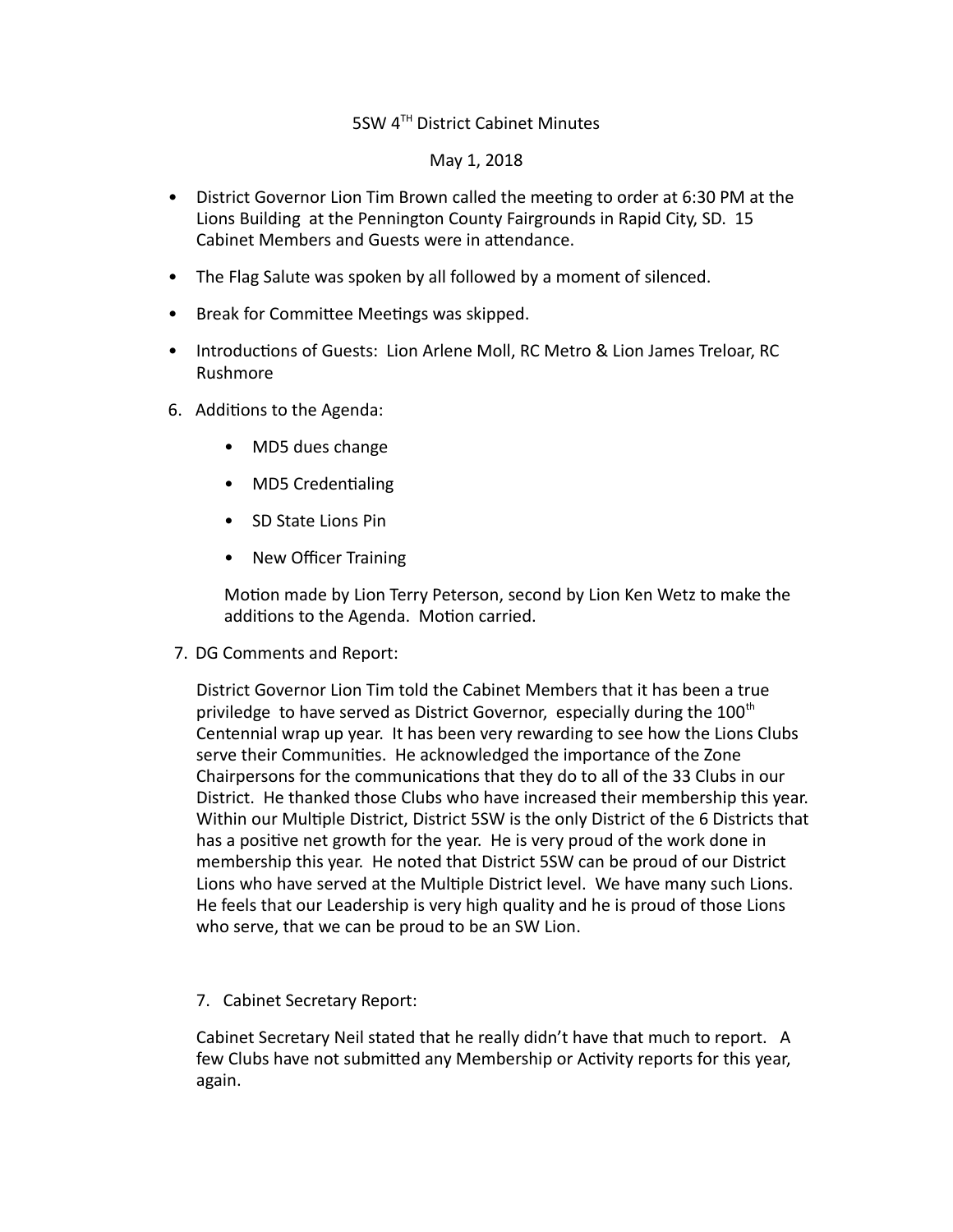He had no other comments. No one presented any questions.

Motion by Lion Galen Jones to accept the minutes of the January Cabinet meeting and the current Secretary report. Second by Lion Bea Gifford. Motion carried.

## 8. Treasures Report:

.

Lion Richard Waits presented printed reports. He stated that the District is financially sound. The report that says that the RC Evening Star Club is delinquent is not accurate. Their original check was lost in the mail and a second check has been received. There is one Club that is delinquent. Leonardo report shows that 12 Clubs have made a donation for a total of \$925. There was a \$306 carry over from last year, thus giving us enough to purchase the Melvin Jones Fellowship for DG Tim. The positive balance shown is primarily from some Cabinet Members not submitting their expenses for reimbursement. Total income for the year was \$25,000.42, expenses to date have been \$20,607.07. Lion Richard reported that the SD School of Mines Lions Club District dues were written off. The Club has disbanded. A couple of other questions arose and were answered. Motion made by Lion Terry Peterson, second by Lion Bea to accept the report and to file for audit. Motion carried.

9. Committee Reports:

Administrative Committee: District Governor Elect Bea Gifford:

GMT—PCC Ken Wetz presented a report of the membership by Club in 5SW. The District is a plus 1 as of April 30. He noted that the Newell Club is a plus 6 for the year to date. Of the 33 Clubs, 10 have gained members this year, 8 have stayed the same and 15 are negative for the year.

GLT—PDG Doug Scheller presented his report: He noted that strong leadership by our District Governor and the Zone Chairpersons has been evident which has strengthened our Clubs. He noted that Officer Training Schools are being conducted this Spring at numerous locations in the District. As for LCIF donations, the District goal was set at \$19,000. He has been working with the Clubs and has promises from many Clubs. If all Clugs fulfill their promise, the goal should be met. Lions International has asked Clubs to appoint their Immediate Past President as the Club LCIF Chairperson. The question was asked whether the Measles Initiative goal of \$30 million was reached. Answer was "Yes", and that actually \$43 million was raised by the December 31 deadline. The Gates Foundation had pledged \$30 Million if LCIF was able to reach that figure also.

Audit—Lion Rick Brady sent a report that he will do the audit in July.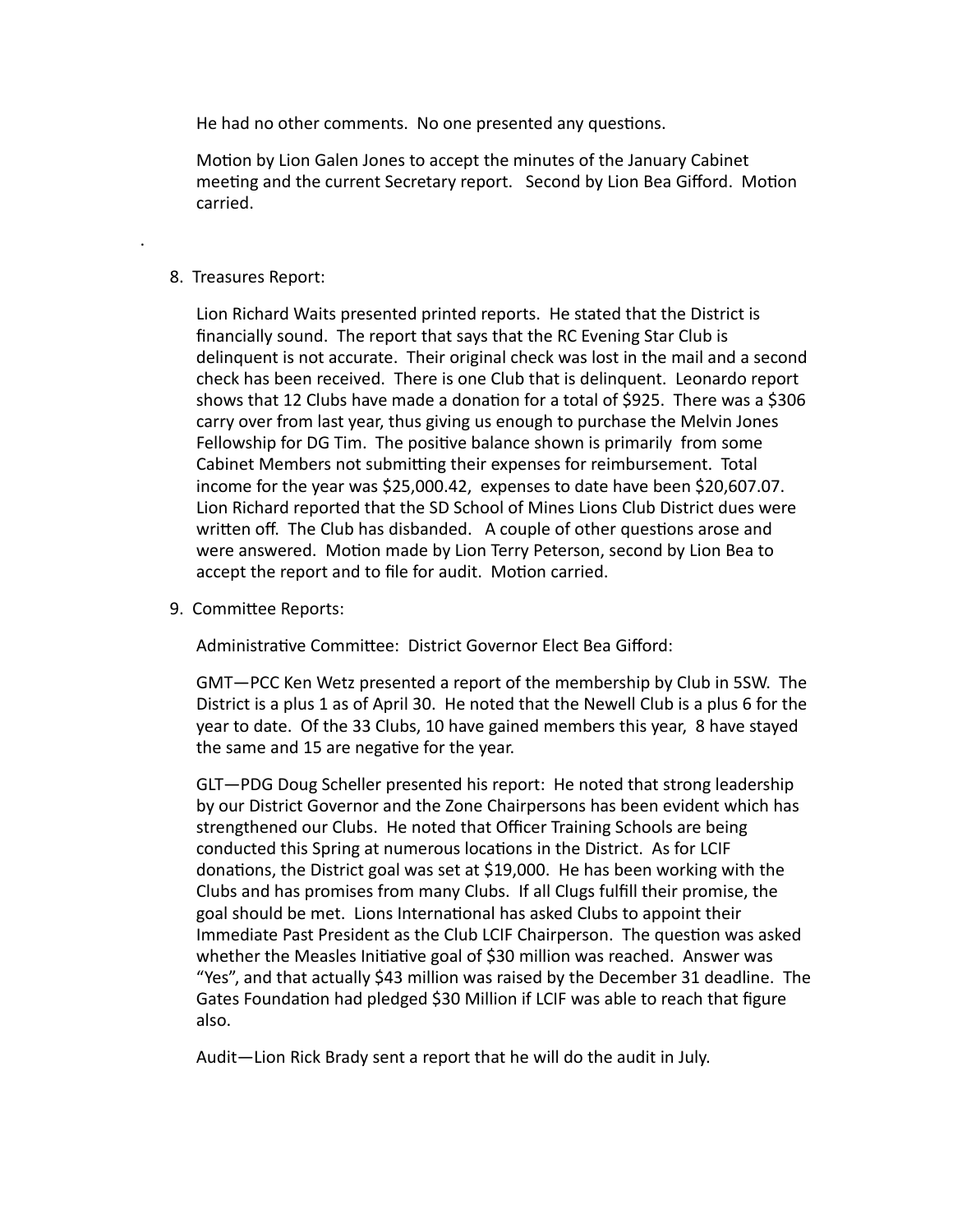Service Committees-1<sup>st</sup> VDG Elect Linda Vollmer:

Newsletter—CC Terry Peterson reported that he has published 7 Newsletters this year. He noted that there have not been any problems in publishing it this year. He thanked all Clubs who submitted photos and information.

Leader Dog—Lion Donna Wetz reported that 20 of our District Clubs have made a contribution to Leader Dogs general operation. They have donated \$3947.60. This does not consider the 5 Clubs who have also contributed to the Canine Capitol Campaign. A letter has been sent to all Clubs thanking those who have made a contribution and reminding other Clubs that it is not too late yet this year. Newell Lions recently conducted a Dining in the Dark and profits from that event will be sent to Leader Dog also. She is encouraging other Clubs to give it a try. Lemmon and Newell each hosted one this year and had a blast doing so.

Diabetes—PDG Chuck Edwards reported no new information.

Sight & Vision—PDG Ken Gifford reported that the Eye Screening activities have continued to be strong in the District. It looks like over 24,000 South Dakota children will be screened by the end of June.Gregory Lions Club has donated \$1000 toward the purchase of another SPOT machine to be used in the Southeast area of the District. Gregory Lions also delivered nearly 1,000 pairs of glasses to the Foundation Office. Eye glass continue strong throughout the District. The talk of discontinuing hearing aid collections and purchase of hearing aids has been put on hold for further analyises.

Leo Clubs—Lion Nathan Chicoine reported that the White River is seriously thinking of starting a Leo Club in their School.

Zone Chairpersons Report: PDG Galen Jones chairperson.

No report.

## 10. Old Business:

a.) Officer Schools—PCC Ken Wetz reported that he, Donna Wetz, Linda Vollmer and Neil Vollmer have present Training Schools at Rapid City and Spearfish so far. Lion Ken has talked about Club Presidents, Lion Neil has talked about Secretary work, Lion Linda has talked with the Lions about her year as District Governor in 2019 and Lion Donna has talked about Leader Dog. They have been well received. Spearfish meeting had 3 Clubs represented and Rapid City had 2 Clubs in attendance. They have dates and location set up for Pierre, Miller, Chamberlain and Lemmon. DG Tim Brown and PDG Doug Shceller have dates set to go to Custer, Murdo and Gregory.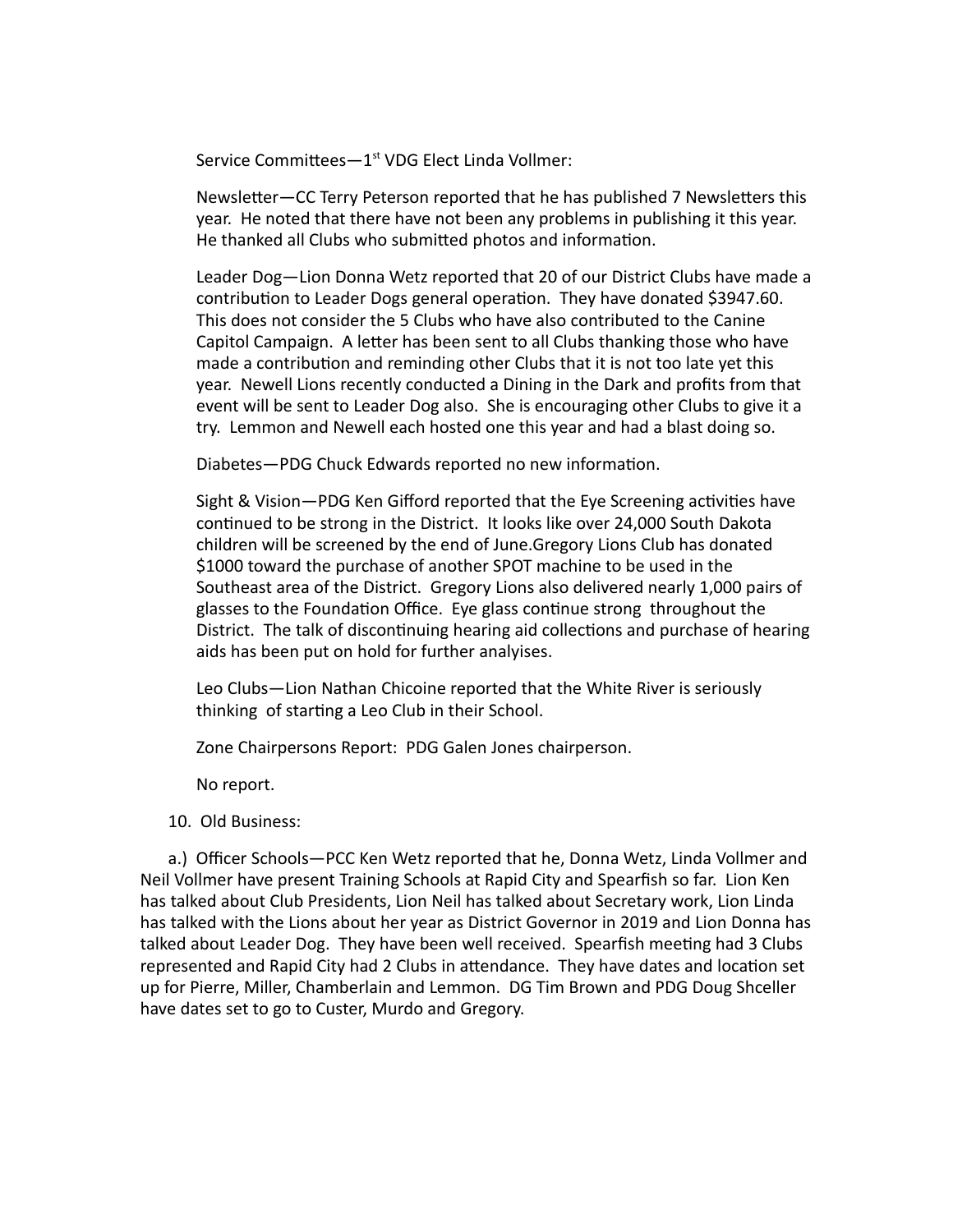## 11. New Business:

a.) 2021 Youth Camp—District 5SW will be hosting the Camp then. We may have to find a new location. Lion Nathan has spoken with the Kamp Kinship director. She said that they are not reserving any groups this far out for 2021 and that she is not sure whether their group will be running the Camp at that time. General consensus from the Lions that we need to start looking for a different location. DG Tim asked Lion Nathan to be the Chairperson of a search committee. He agreed to do so. Motion by Lion Linda Vollmer to authorize Lion Nathan to sign a contract for a Camp location and to make a down payment as needed, second by Lion Donna Wetz. Motion carried.

b.) Future State Conventions and Fall Rallys: DG Tim told those Lions in attendance that there has been some discussion on future conventions. Attendance at our Conventions has been going down dramatically. Other Districts in our Multiple have already made changes in their areas and have noted considerable success with greater attendance. They hold a State wide convention in the Fall and Training sessions in the Spring. Such plans stay away from the snow storms, in most years. This discussion will continue to our Fall Rally meeting and next Januarys State Convention. As an aside, District 5SE is having similar discussions.

c.) MD5 Convention: Summit will be held on Thursday, Convention on Thursday, Friday and Saturday. Golf on Wednesday.

d.) 5SW/5SE Joint Directory: Galen reported that SE has not provided him with any information. There is still time for them to submit it, but not all that much. Only 7 SW Clubs are left to report Officers. DGE Bea has her Cabinet filled. Deadline to the Publisher is June 15. We may have only a SW Directory this year.

e.) USA/CANADA Forum expenses for  $1<sup>st</sup>$  VDGE: A budgeted item.

f.) DGE expenses for Spouse attendance to Lions International Convention: A budgeted item.

g.) MD5 Youth Exchange Camp travel expenses: General consensus that the Distrcit will continue to help with finances to get Campers to the Camp location. Camp will be held in Sioux Falls this year, July 16-20. Newell will have 3 or 4 Campers and Selby is planning on 1. Darrell Moll is planning to drive to the Camp and be a Counselor. Lion Nathan will coordinate the details.

h.) Great Plains Lions Institute—MD5 in no longer affiliating with GPPLI. Similar programs on developing leadership skills are available in Wyoming and Minnesota.

i.) Redistricting South Dakota discussion: DG Tim noted that there has been some talk about South Dakota going back to becoming one District, known by Lions International as a Single District. This discussion centers around the Lions International rule that Districts under the 1250 membership level do not receive as much financial help, ie, financing the District Governors spouse to the International